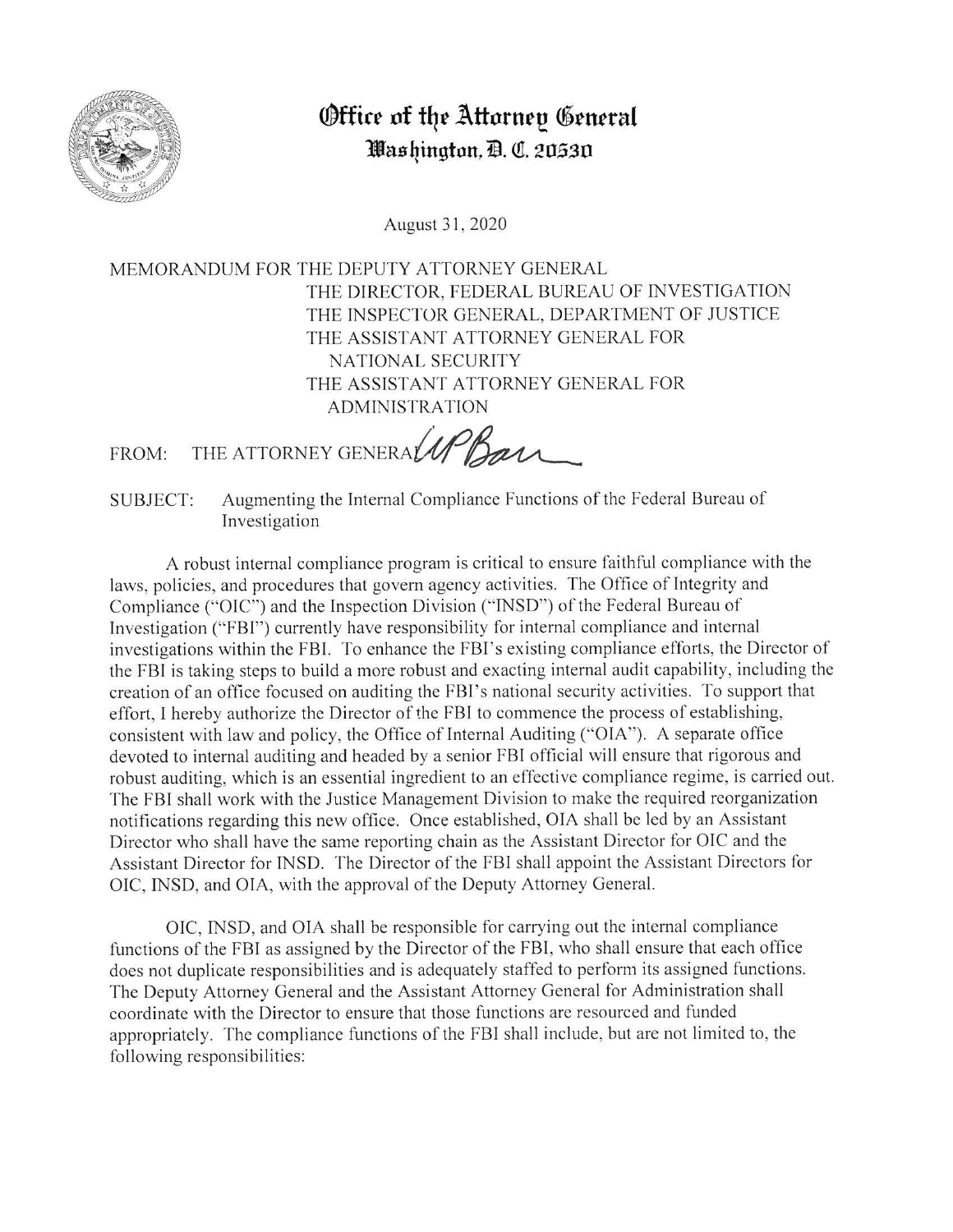Memorandum For The Deputy Attorney General The Director, Federal Bureau Of Investigation The Inspector General, Department of Justice The Assistant Attorney General for National Security The Assistant Attorney General for Administration

SUBJECT: Augmenting the Internal Compliance Functions of the Federal Bureau of Investigation Page 2

- l. Developing compliance and oversight mechanisms, training, and other internal controls to ensure FBI compliance with applicable Attorney General guidelines, the FBI Domestic Investigations and Operations Guide ("DIOG"), applicable provisions ofthe Foreign Intelligence Surveillance Act ("FISA"), and other applicable statutes, policies, procedures, and court orders governing the FBI's national security activities;
- 2. Conducting routine audits of the FBI's national security activities to ensure compliance with applicable Attorney General guidelines and the DIOG;
- 3. Conducting routine audits of the FBI's use of National Security Letters to determine compliance with applicable statutes, policies, and procedures;
- 4. Conducting routine audits of the FBI's compliance with FISA, Foreign Intelligence Surveillance Court orders, and FISA minimization, targeting, and querying procedures;
- 5. Conducting routine audits of the measures taken by the FBI to ensure the accuracy and completeness of FISA applications;
- 6. Assessing on a routine basis the efficacy of FISA minimization, targeting, and querying procedures adopted by the Attorney General, as well as the efficacy of any corrective measures, including the enhanced training and revised FISA request, FISA verification, and confidential human source forms adopted by the Director of the FBI;
- 7. Assessing on a routine basis whether there are sufficient processes in place to ensure that the National Security Division ("NSD") is timely notified of applicable investigations, as required by the Attorney General Guidelines for Domestic FBI Operations;
- 8. Recommending remediation measures to the Director of the FBI, as appropriate, for any identified compliance incidents, including those identified by the NSD or a federal court;
- 9. Assessing on a routine basis trends in FBI compliance with applicable statutes, policies, procedures, and court orders governing the FBI's national security activities, and developing recommendations to enhance compliance, including recommendations with respect to disciplinary policies and procedures; and